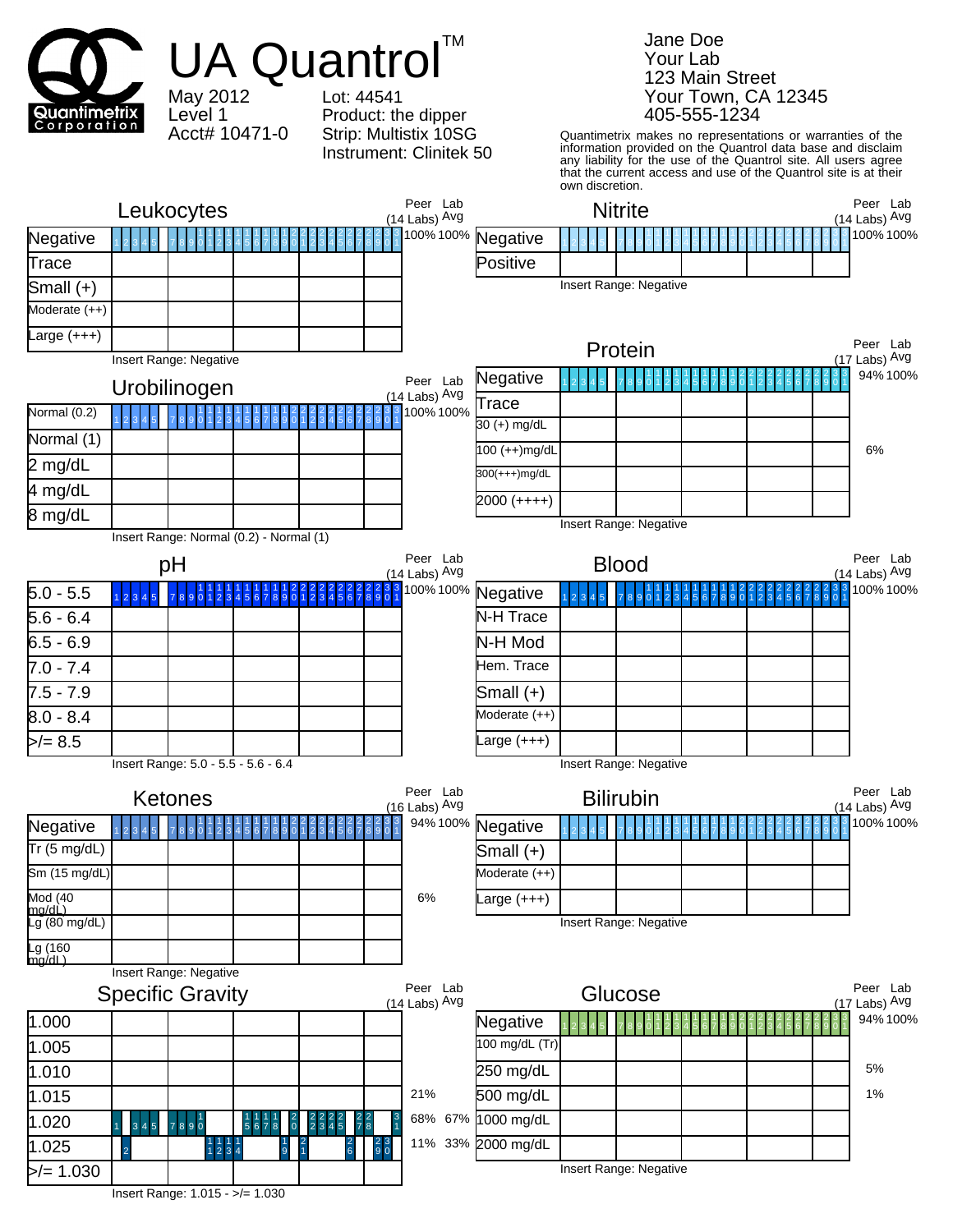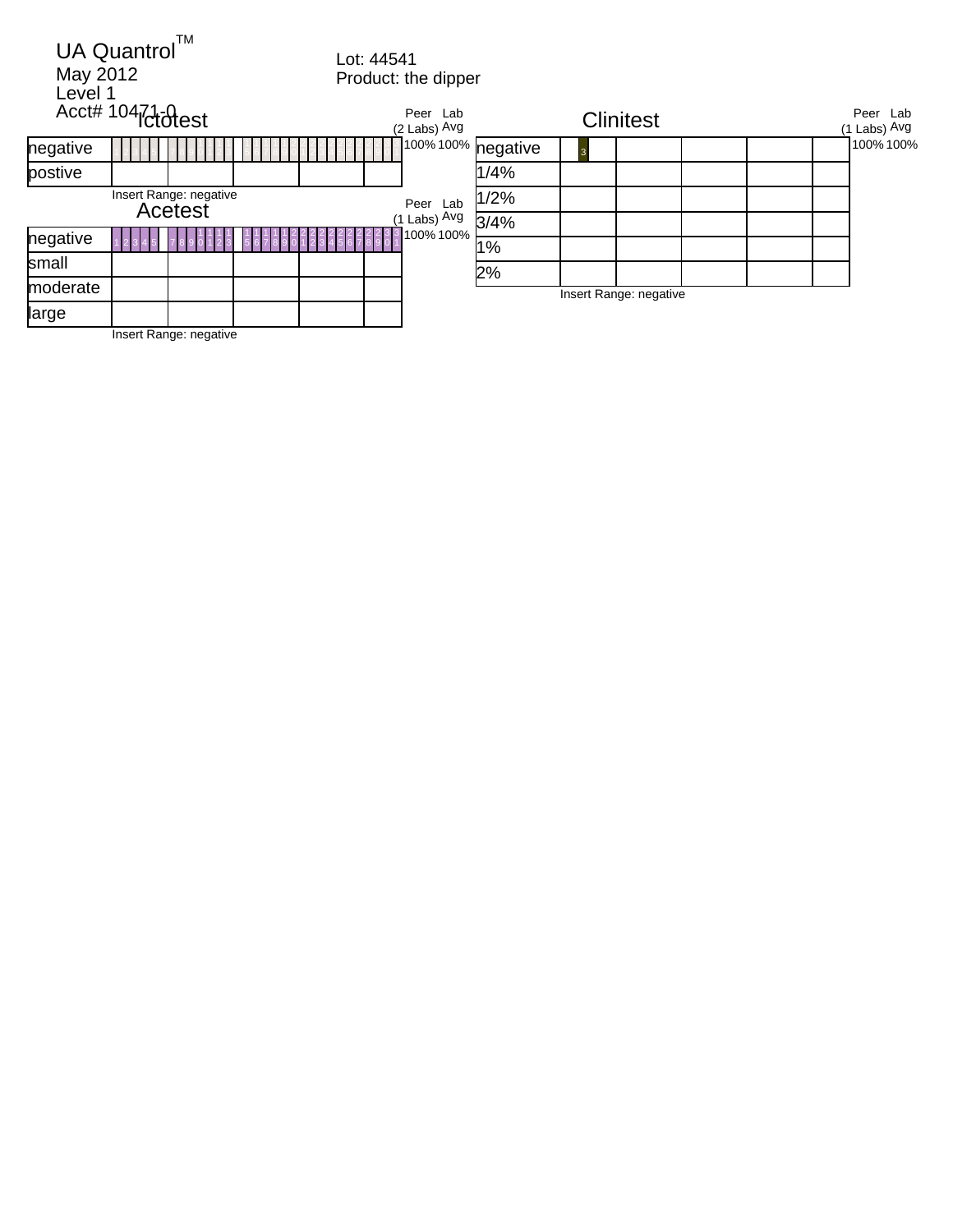

Insert Range: 1.005 - 1.020

Jane Doe